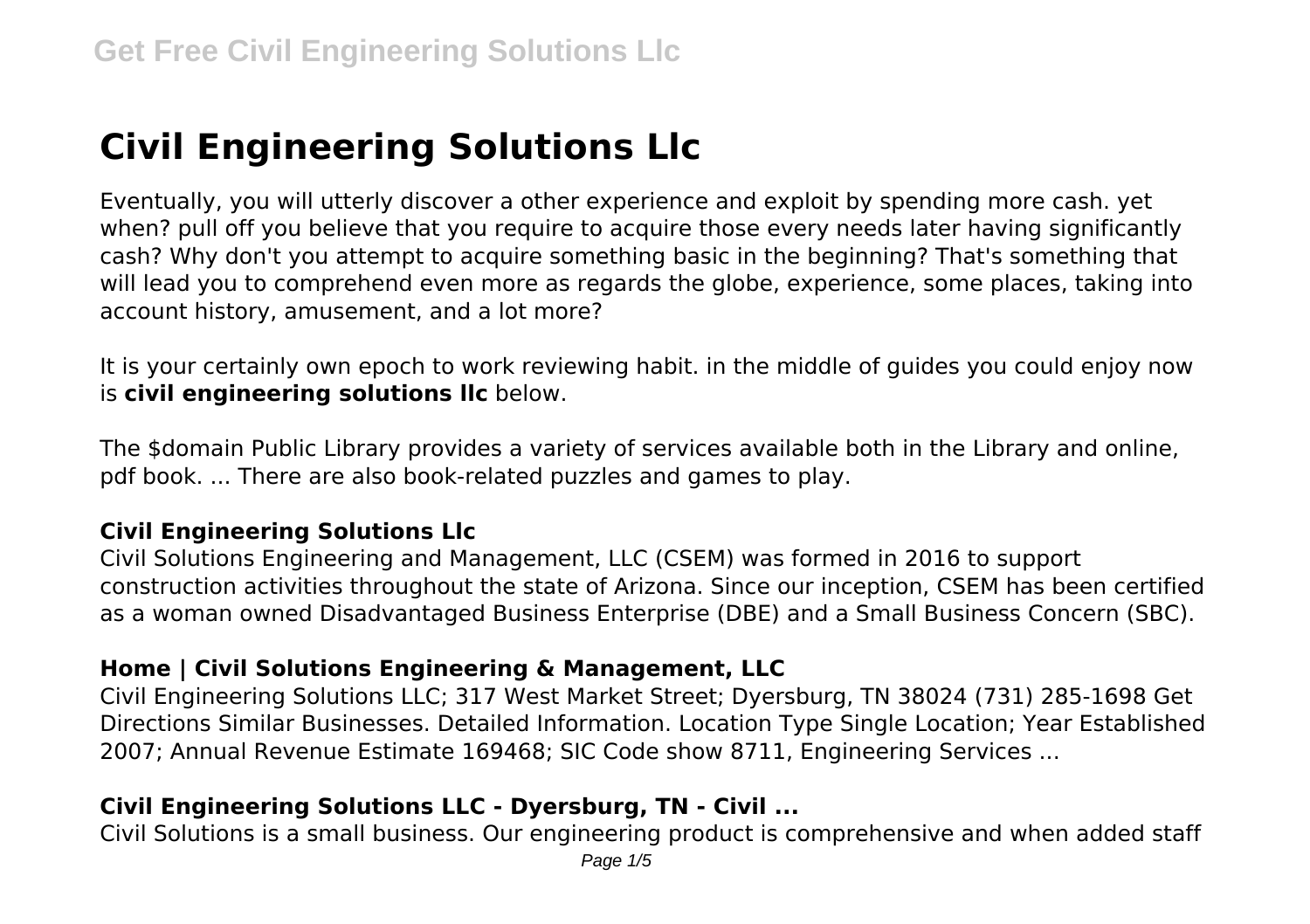is required, you will be getting top-flight people with a great deal of experience, not just junior engineers filling positions within a bloated consulting firm. This keeps cost and billing rates low.

## **Civil Solutions – Civil Engineering Consultants**

Jones Engineering Solutions, LLC is a full service consulting civil engineering firm. We provide project management, engineering design, and inspection services to a variety of public and private industry clients throughout Texas.

# **Civil Engineering Design - Jones Engineering Solutions, LLC**

Providing civil engineering solutions in Mount Carmel, IL and Evansville, IN Behind every building, disaster prevention process or municipal project is a strong team of civil engineers. Neikirk Engineering, LLC is proud to offer civil engineering solutions for residential, commercial and industrial projects in the Mount Carmel, IL and Evansville, IN area.

# **Civil Engineering Solutions - Neikirk Engineering, LLC**

We distribute and support Civil Site Design – a comprehensive civil engineering design solution operating in Civil 3D, AutoCAD and BricsCAD. Based in Florida, USA, Civil Survey Solutions LLC is a leading provider of software solutions and services to the civil engineering and survey industry.

# **Home - Civil Survey Solutions**

Civil, Structural, Consulting Our highly experienced team of engineers and support staff consult Architects, Municipalities, Developers, expanding corporations, and Builders. Ensuring your projects are designed efficiently, with the land's highest and best use, on budget, and on time.

# **Civil Design Solutions**

Civil Water Solutions, LLC is an engineering, consulting and management firm providing quality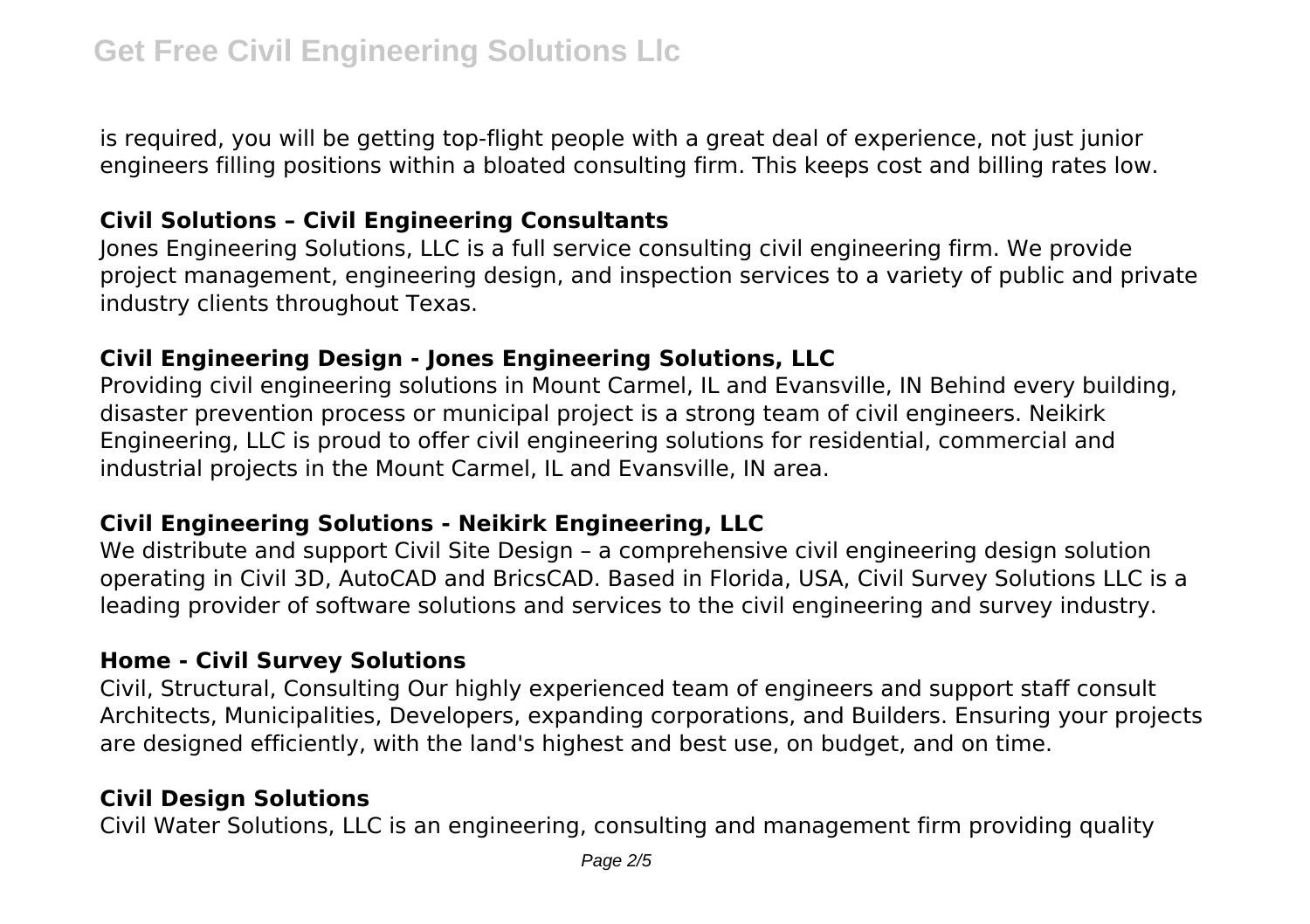service to growing municipalities, special districts and industries.. Explore the dual benefits of increased water and energy efficiency.. Sustainable Development. Communities face situations where water and wastewater systems are at odds with regulatory compliance, economic funding, and ...

# **Civil Water Solutions, LLC - Civil Engineering**

Our services include Civil Engineering, Land Surveying, Land Planning, Municipal Engineering, Environmental Consulting and Site Investigation. With over 20 years of experience in private land development and Municipal Engineering we provide comprehensive solutions to our clients that maximize a project's potential.

#### **Land Solutions Engineering, LLC**

Civil Works Solutions (CWS) is a Fijian owned company employing professional engineers, surveyors, environmentalists, traffic engineers and technical specialists in the field of construction of roads, bridges, jetties, water supply installations and land development with the sole objective of assisting the Government

#### **Civil Engineering Consultant - Civil Works Solutions**

Civil Engineering improves and maintains the environment in which we live. CLA is proud to offer engineering services for a broad range of projects, including the design, implementation, and construction of commercial, industrial, and residential site development.

# **CIVIL ENGINEERING | CLA Site Solutions, LLC | United States**

Civil Solutions has built a reputation for honest advice and creative solutions to complex geotechnical and civil engineering problems. We started in 2011 with a focus on quality and a commitment to service, excellence, technology-based solutions and a commitment to innovation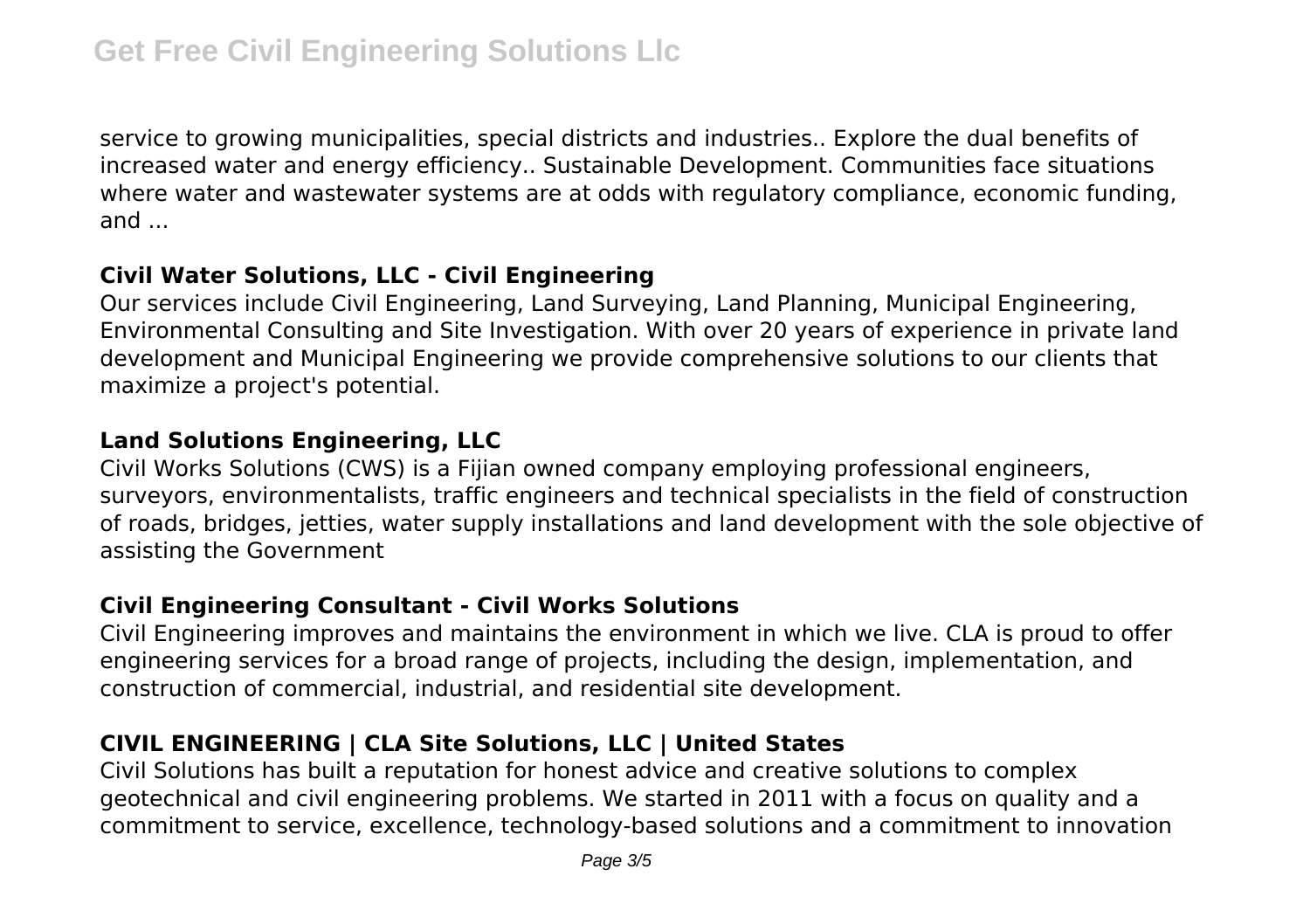now and in the future.

### **about - Civil Solutions Associates**

NW Civil is a full service engineering firm and general contractor combined under one seamless small business entity. Founded with the specific purpose of providing complete turnkey design-build solutions, NWC has performed many successful design-build projects for both private and public sector clients throughout the Pacific Northwest.

#### **NW Civil | Home**

Engineering Solutions offers a full range of surveying and engineering services for residential, commercial and. industrial site design. Engineering Solutions is under the leadership and guidance of Matthew J. Schlicht, P.E. Matt earned his Bachelor of Science Degree in Civil and Environmental Engineering and his Master of Science.

#### **About Our Company**

GRV Integrated Engineering Solutions LLC improves the quality of life of Communities by designing civil engineering projects that consider green concepts, save money, resources and have a positive health impact on building occupants.

#### **Home [www.integratedengineeringsolutions.com]**

Omni Civil Engineering Solutions is a values-based organization. We want to remain true to who we are as we see integrity is key to building strong relationships with our clients. Strong Mutually-Beneficial Client Relationships. Teach/learn/grow; Listen, respect, and value diversity regardless of race, sexual orientation, gender, etc

# **HOME — Omni Civil Engineering Soultions LLC**